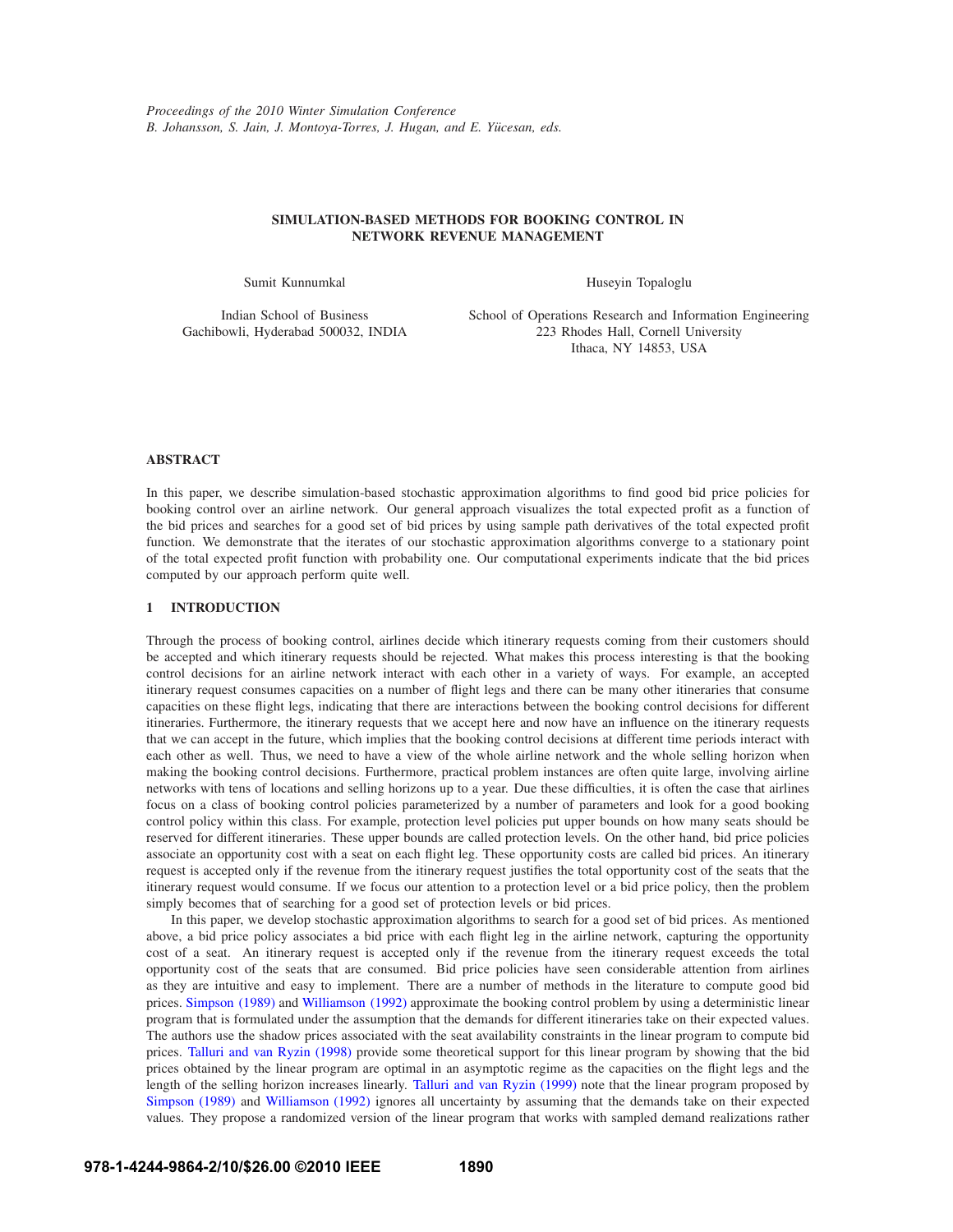than expected values. Bertsimas and Popescu (2003) extend the linear program to handle the case where overbooking is possible. Adelman (2007) formulates the booking control problem as a dynamic program with a high dimensional state variable. To deal with the problematic state variable, the author approximates the value functions with linear functions and finds good linear value function approximations. He shows that this approach can ultimately be used to compute bid prices. Similar to ours, there are a number of papers that find good booking control policies by using stochastic approximation algorithms. In particular, van Ryzin and Vulcano (2008a) and van Ryzin and Vulcano (2008b) focus on computing good protection limits by using stochastic approximation algorithms, whereas Topaloglu (2008) and Chaneton and Vulcano (2009) use stochastic approximation algorithms to compute good bid prices. Our work in this paper builds on Topaloglu (2008) and extends it in numerous directions. We give a unifying framework that can handle problems with overbooking, whereas Topaloglu (2008) exclusively considers the case where overbooking is not possible and all reservations show up at the departure time. Furthermore, Topaloglu (2008) focuses on convergence results for the proposed stochastic approximation algorithms, but we focus on an important implementation issue related to step size selection. We refer the reader to the book by Talluri and van Ryzin (2005) for detailed descriptions of other models and algorithms that can be used to find good bid prices for booking control.

The rest of the paper is organized as follows. In Section 2, we develop a stochastic approximation algorithm to find a good set of bid prices when overbooking is not possible. We begin by describing our notation and problem setup. We carefully explain how a bid price policy works. We develop a recursive expression that can be used to compute the total revenue obtained by a bid price policy for a single sample path of itinerary requests. We use this recursive expression to compute the sample path derivatives of the total revenue with respect to the bid prices. Finally, we use these sample path derivatives in a stochastic approximation algorithm to search for a good set of bid prices. In Section 3, we extend the development in Section 2 to the case where not all reservations show up at the departure time and overbooking is necessary. In Section 4, we provide computational experiments. In Section 5, we conclude.

# **2 NETWORK REVENUE MANGEMENT WITHOUT OVERBOOKING**

We have a set of flight legs that can be used to serve the itinerary requests that arrive randomly over time. Whenever an itinerary request arrives into the system, we need to decide whether to accept or reject this itinerary request. An accepted itinerary request generates a revenue and consumes capacities on one or more flight legs. A rejected itinerary request simply leaves the system. Our objective is to find a policy to accept or reject the itinerary requests so as to maximize the total expected revenue.

### **2.1 Notation and Problem Formulation**

The set of flight legs in the airline network is  $\mathscr L$  and the set of itineraries is  $\mathscr I$ . If we accept a request for itinerary *j*, then we generate a revenue of  $\tilde{f}_i$ . To capture which itineraries use which flight legs, we let  $\tilde{a}_{ij}$  take value one if itinerary *j* uses flight leg *i*, and take value zero otherwise. In this case, the vector  $\tilde{a}_i = \{\tilde{a}_{ij} : i \in \mathcal{L}\}\$  captures which flight legs are used by itinerary *j*. An itinerary is characterized by its revenue and the set of flight legs that it uses. In certain settings, an itinerary is referred to as an origin-destination-fare class combination. We prefer to use the itinerary terminology since the origin-destination-fare class terminology does not emphasize the fact that an itinerary is not only characterized by its origin and destination locations, but also by its through locations. We index the itinerary requests by  $t = 1, \ldots, \tau$ , where  $\tau$  is a finite upper bound on the total number of itinerary requests that we may observe. We let  $x_{it}$ be the remaining capacity on flight leg *i* just before making the decision for itinerary request *t* and use  $x_t = \{x_{it} : i \in \mathcal{L}\}\$ to denote the vector of remaining capacities on the flight legs.

We capture the itinerary requests by the stochastic process  $\tilde{\omega} = \{\tilde{J}_t : t = 1, \ldots, \tau\}$  with the interpretation that itinerary request *t* is for itinerary *J<sub>t</sub>*. The stochastic process  $\tilde{\omega}$  is quite natural to work with, but we use an alternative stochastic process to ease our notational burden. The only information that we need about an itinerary request is its revenue and the set of flight legs used by this itinerary request. In this case, if we let  $f_t = \tilde{f}_t$  and  $a_{it} = \tilde{a}_{i,t}$ , then  $f_t$  and  $a_t = \{a_{it} : i \in \mathcal{L}\}\$ completely characterize all of the information that we need to know about itinerary request *t*. Therefore, we can use the stochastic process  $\omega = \{(f_t, a_t) : t = 1, \ldots, \tau\}$  to characterize the arrival of the itinerary requests. For our purposes, the stochastic processes  $\tilde{\omega}$  and  $\omega$  are equivalent, but we work with the stochastic process  $\omega$  throughout the paper. We note that a realization of the stochastic process  $\omega$  completely characterizes  $\{f_t : t = 1, \ldots, \tau\}$  and  $\{a_t : t = 1, \ldots, \tau\}$ , which are respectively the revenues that are associated with the itinerary requests and the  $|\mathscr{L}|$ -dimensional vectors that describe the flight legs used by the itinerary requests. To allow for the possibility that we do not have exactly  $τ$ itinerary requests in every sample path, we allow having  $f_t = 0$  for all  $t = \tau^0 + 1, \ldots, \tau$  for some random variable  $\tau^0$ . In this case, it is not desirable to accept the last  $\tau - \tau^0$  itinerary requests, which is equivalent to having  $\tau^0$  itinerary requests in a sample path.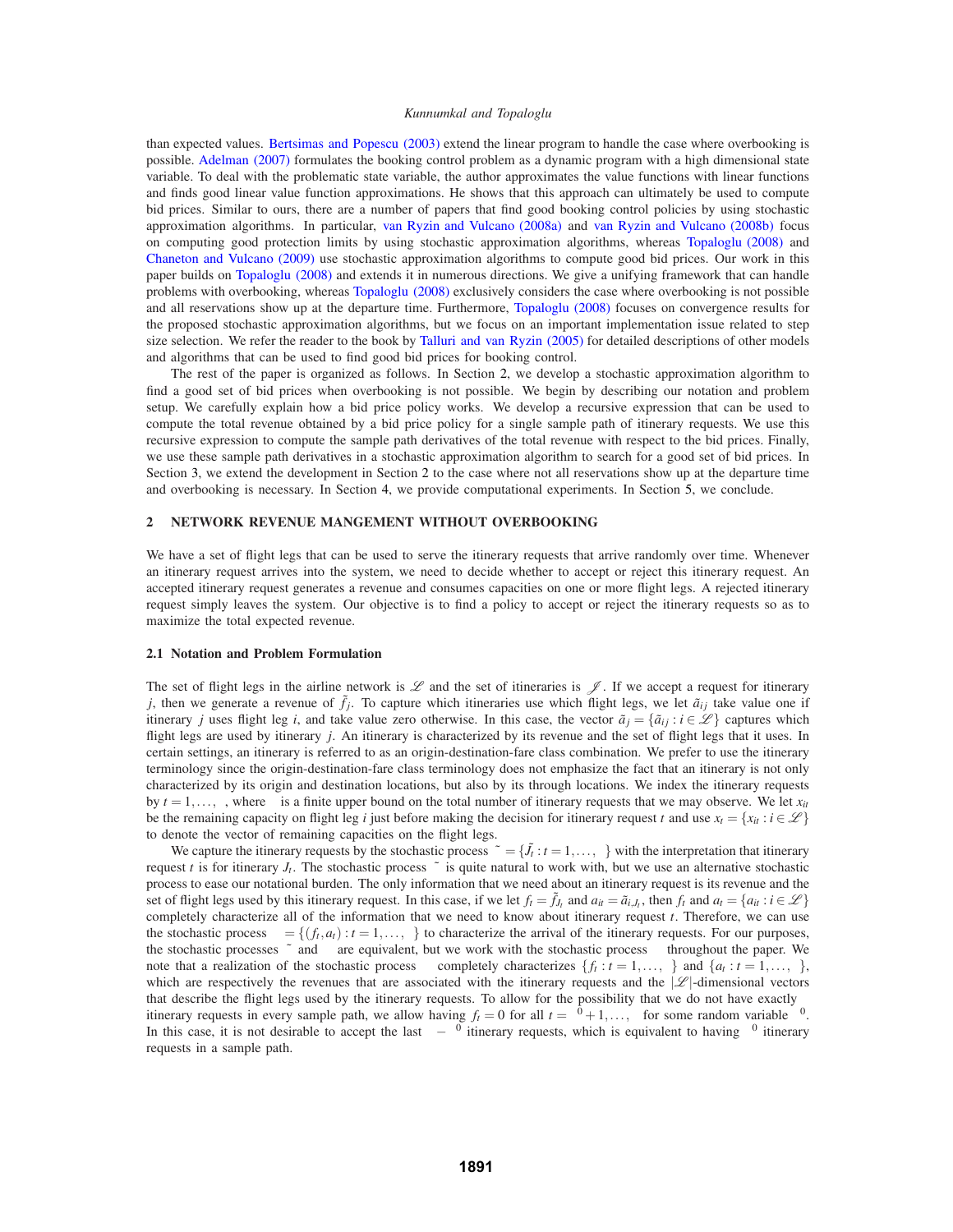## **2.2 Bid Price Policies**

A bid price policy associates a bid price with each flight leg that characterizes the value of a seat on the flight leg. In this case, an itinerary request is accepted only if there is enough capacity on all of the relevant flight legs and the revenue from the itinerary request exceeds the sum of the bid prices associated with the flight legs that are in the requested itinerary. In particular, letting  $\lambda = {\lambda_i : i \in \mathcal{L}}$  be the bid prices associated with the flight legs, the decision function for the policy characterized by bid prices  $\lambda$  can be written as

$$
\tilde{u}_t(x_t,\lambda,\omega) = \mathbf{1}(x_t \geq a_t, \ f_t \geq \sum_{i \in \mathscr{L}} a_{it} \lambda_i), \tag{1}
$$

where  $\mathbf{1}(\cdot,\cdot)$  is the indicator function. This is to say that  $\tilde{u}_t(x_t,\lambda,\omega)$  takes value one if the policy characterized by bid prices  $\lambda$  accepts itinerary request *t*, and takes value zero otherwise. In the expression above, we take advantage of the fact that  $\omega$  completely characterizes  $\{f_t : t = 1, \ldots, \tau\}$  and  $\{a_t : t = 1, \ldots, \tau\}$  so that  $\omega$  in the argument of the decision function on the left provides  $a<sub>t</sub>$  in the argument of the indicator function on the right. The first argument of the indicator function ensures that there is enough capacity on all of the flight legs, whereas the second argument ensures that the revenue from the itinerary request exceeds the sum of the bid prices associated with the flight legs that are in the requested itinerary.

We can compute the total revenue obtained from itinerary requests  $t, \ldots, \tau$  by using the revenue function recursively defined by

$$
\tilde{R}_t(x_t, \lambda, \omega) = f_t \tilde{u}_t(x_t, \lambda, \omega) + \tilde{R}_{t+1}(x_t - a_t \tilde{u}_t(x_t, \lambda, \omega), \lambda, \omega), \qquad (2)
$$

where the first expression on the right side corresponds to the revenue from itinerary request *t*, whereas the second expression corresponds to the total revenue from itinerary requests  $t + 1, \ldots, \tau$ . If the initial capacities on the flight legs are given by  $x_1$ , then the random variable  $\tilde{R}_1(x_1,\lambda,\omega)$  captures the total revenue obtained from all of the itinerary requests. Since our objective is to find a set of bid prices to maximize the total expected revenue from all of the itinerary requests, we can solve the problem

$$
\max_{\lambda} \ \mathbb{E}\{\tilde{R}_1(x_1,\lambda,\omega)\}.
$$
 (3)

Unfortunately, due to the indicator function in (1), the decision function is not differentiable with respect to the bid prices. This implies that the revenue function in (2) is not differentiable with respect to the bid prices either. This observation precludes us from solving problem (3) by using sample path derivatives of the revenue function. In the next section, we resolve this difficulty by formulating an appropriately smoothed version of problem (3).

### **2.3 Smoothed Revenue Function**

In this section, we formulate an appropriately smoothed version of problem (3) that we can solve by using sample path derivatives of its objective function. We consider a bid price policy that accepts a fraction of an itinerary request depending on how much the revenue from the itinerary request exceeds the sum of the bid prices associated with the flight legs that are in the requested itinerary. To this end, we let  $\theta(\cdot)$  be a differentiable and increasing function satisfying  $\lim_{p\to\infty} \theta(p) = 0$  and  $\lim_{p\to\infty} \theta(p) = 1$ . We assume that  $\theta(\cdot)$  and its derivative  $\theta(\cdot)$  are Lipschitz continuous. In the smoothed version of problem (3), we can try using the decision function

$$
\hat{u}_t(x_t,\lambda,\omega)=\min\Big\{\min\{x_{it}:i\in\mathscr{L}_t^+\},\theta(f_t-\Sigma_{i\in\mathscr{L}}a_{it}\lambda_i)\Big\},\,
$$

where we let  $\mathcal{L}_t^+ = \{i \in \mathcal{L} : a_{it} = 1\}$ . The decision function above can still be problematic as it is nondifferentiable when the arguments of the min operators are equal to each other. To overcome difficulty, we perturb the remaining capacities by small random amounts. In particular, letting  $\alpha = \{ \alpha_{it} : i \in \mathcal{L}, t = 1, ..., \tau \}$  be random variables that are uniformly distributed over the small interval [0, $\varepsilon$ ], we modify the last decision function as

$$
u_t(x_t, \lambda, \omega) = \min \left\{ \min \{x_{it} + \alpha_{it} : i \in \mathcal{L}_t^+ \}, \theta(f_t - \sum_{i \in \mathcal{L}} a_{it} \lambda_i) \right\},\tag{4}
$$

where we redefine the stochastic process as  $\omega = \{ (f_t, a_t, \alpha_t) : t = 1, \dots, \tau \}$  with  $\alpha_t = \{ \alpha_{it} : i \in \mathcal{L} \}$  to include the random capacity perturbations. Assuming that the capacity perturbations  $\{\alpha_{it}: i \in \mathcal{L}, t = 1, \ldots, \tau\}$  are independent, the arguments of the min operators in (4) are distinct with probability one (w.p.1), which implies that the decision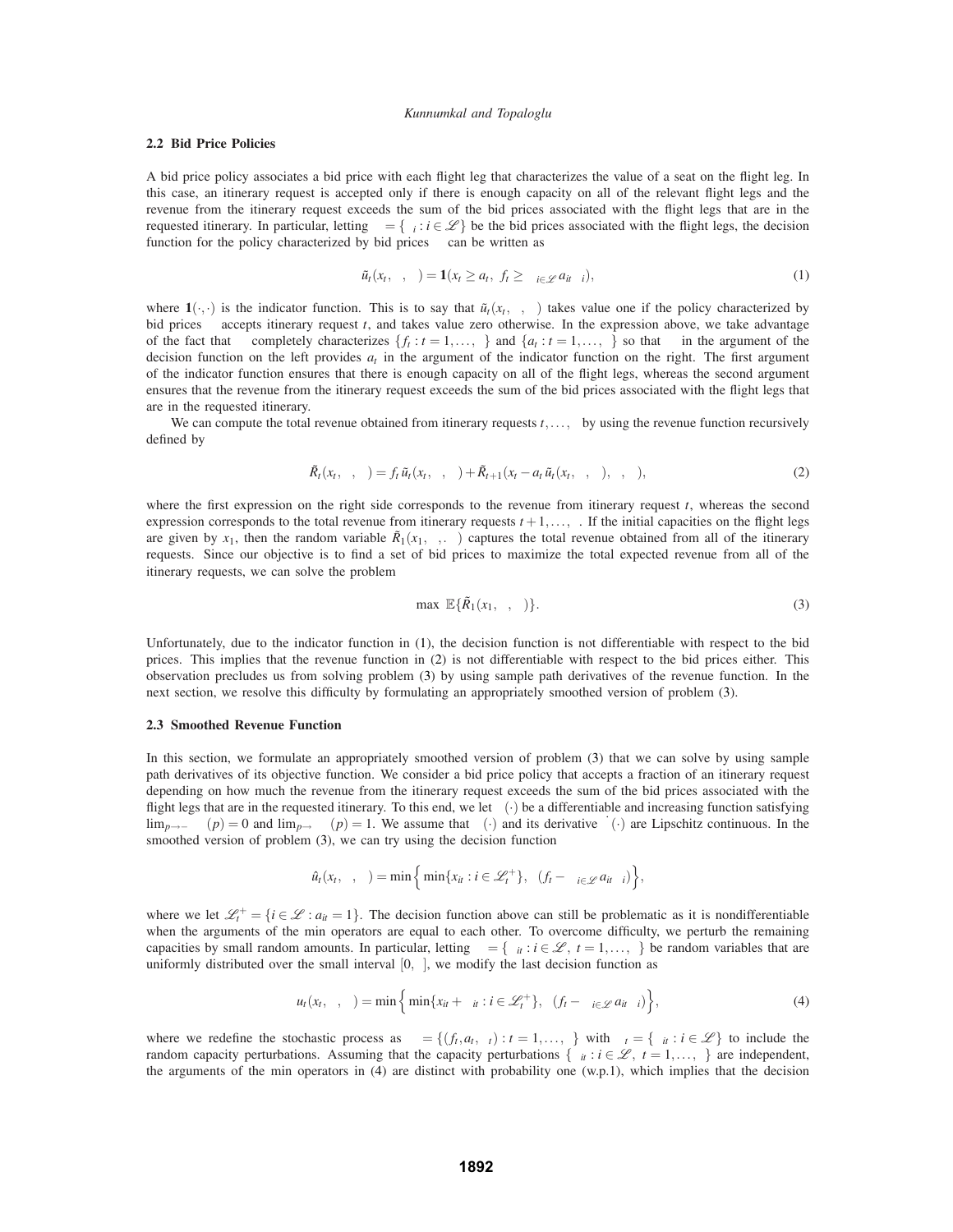function in (4) is differentiable w.p.1. Using the decision function in (4), the revenue function becomes

$$
R_t(x_t, \lambda, \omega) = f_t u_t(x_t, \lambda, \omega) + R_{t+1}(x_t + \alpha_t - a_t u_t(x_t, \lambda, \omega), \lambda, \omega).
$$
\n
$$
(5)
$$

Therefore, we can find a good set of bid prices by solving the problem

$$
\max_{\lambda} \mathbb{E}\{R_1(x_1,\lambda,\omega)\}.
$$
 (6)

Noting the fact that the decision function in (4) is differentiable w.p.1 and using backward induction over the itinerary requests, one can show that  $R_1(x_1,\lambda,\omega)$  is differentiable with respect to the bid prices w.p.1. This observation ultimately allows us to solve problem (6) by using sample path derivatives of the revenue function. In the next section, we show how to compute sample path derivatives of the revenue function.

## **2.4 Sample Path Derivatives of Smoothed Revenue Function**

We begin this section by defining some notation. We use  $\partial_i^{\Lambda} R_t(x_t, \lambda, \omega)$  to denote the derivative of  $R_t(\cdot, \cdot, \omega)$  with respect to the bid price associated with flight leg *i* evaluated at bid prices  $\lambda$  and remaining leg capacities  $x_t$ . Similarly, we use  $\partial_i^X R_t(x_t, \lambda, \omega)$  to denote the derivative of  $R_t(\cdot, \cdot, \omega)$  with respect to the remaining capacity on flight leg *i* evaluated at bid prices  $\lambda$  and remaining leg capacities  $x_t$ . That is, we have

$$
\left. \partial_i^{\Lambda} R_t(x_t, \lambda, \omega) = \frac{\partial R_t(z_t, \gamma, \omega)}{\partial \gamma_i} \right|_{(z_t, \gamma) = (x_t, \lambda)} \quad \text{and} \quad \left. \partial_i^X R_t(x_t, \lambda, \omega) = \frac{\partial R_t(z_t, \gamma, \omega)}{\partial z_{it}} \right|_{(z_t, \gamma) = (x_t, \lambda)}.
$$

We use the notation  $\partial_i^{\Lambda} u_t(x_t, \lambda, \omega)$  and  $\partial_i^X u_t(x_t, \lambda, \omega)$  with similar interpretation.

To compute the sample path derivative of the objective function of problem (6) with respect to the bid price of flight leg *i*, we differentiate (5) with respect to the bid price of flight leg *i* and use the chain rule to obtain

$$
\partial_i^{\Lambda} R_t(x_t, \lambda, \omega) = f_t \partial_i^{\Lambda} u_t(x_t, \lambda, \omega) + \partial_i^{\Lambda} R_{t+1}(x_t + \alpha_t - a_t u_t(x_t, \lambda, \omega), \lambda, \omega) - \sum_{k \in \mathcal{L}_t^+} \partial_k^X R_{t+1}(x_t + \alpha_t - a_t u_t(x_t, \lambda, \omega), \lambda, \omega) \partial_i^{\Lambda} u_t(x_t, \lambda, \omega), \tag{7}
$$

where we use the fact that  $a_{it} = 1$  if  $i \in \mathcal{L}_t^+$  and  $a_{it} = 0$  if  $i \notin \mathcal{L}_t^+$ . To compute the terms on the right side above, differentiating (5) with respect to the remaining capacity on flight leg *i* and using the chain rule yield

$$
\partial_i^X R_t(x_t, \lambda, \omega) = f_t \partial_i^X u_t(x_t, \lambda, \omega) + \partial_i^X R_{t+1}(x_t + \alpha_t - a_t u_t(x_t, \lambda, \omega), \lambda, \omega) - \sum_{k \in \mathcal{L}_t^+} \partial_k^X R_{t+1}(x_t + \alpha_t - a_t u_t(x_t, \lambda, \omega), \lambda, \omega) \partial_i^X u_t(x_t, \lambda, \omega).
$$
(8)

Differentiating (4) with respect to the bid price of flight leg *i*, we have

$$
\partial_i^{\Lambda} u_t(x_t, \lambda, \omega) = \begin{cases}\n-a_{it} \dot{\theta}(f_t - \sum_{i \in \mathcal{L}} a_{it} \lambda_i) & \text{if } \theta(f_t - \sum_{i \in \mathcal{L}} a_{it} \lambda_i) \leq \min\{x_{it} + \alpha_{it} : i \in \mathcal{L}_t^+\} \\
0 & \text{otherwise.}\n\end{cases}
$$
\n(9)

We emphasize that the expression above is correct only in w.p.1 sense. In particular, the decision function in (4) is not differentiable when the arguments of the min operators are equal to each other, but this event occurs with probability zero. Finally, we differentiate (4) with respect to the remaining capacity on flight leg *i* to obtain

$$
\partial_i^X u_t(x_t, \lambda, \omega) = \begin{cases} 1 & \text{if } i \in \mathcal{L}_t^+ \text{ and } x_{it} + \alpha_{it} \le \min\left\{\min\{x_{kt} + \alpha_{kt} : k \in \mathcal{L}_t^+ \setminus \{i\}\}, \theta(f_t - \sum_{i \in \mathcal{L}} a_{it} \lambda_i)\right\} \\ 0 & \text{otherwise.} \end{cases}
$$
(10)

Similar to (9), the expression above is correct only in w.p.1 sense.

We can use (7)-(10) to compute the sample path derivative of the objective function of problem (6). In particular, we can simulate the evolution of the system with bid prices  $\lambda$  under sample path  $\omega$ . In this case, the remaining capacities on the flight legs after each itinerary request are recursively given by  $X_{t+1}(\lambda, \omega) = X_t(\lambda, \omega) + \alpha_t - a_t u_t(X_t(\lambda, \omega), \lambda, \omega)$ with the initial condition that  $X_1(\lambda, \omega) = x_1$ . We can use (9) and (10) to respectively compute  $\partial_i^{\Lambda} u_t(X_t(\lambda, \omega), \lambda, \omega)$  and  $\partial_i^X u_t(X_t(\lambda, \omega), \lambda, \omega)$  for all  $t = 1, \ldots, \tau$ . Following this computation, we can use (8) and move backwards over the itinerary *i* requests to compute  $\partial_i^X R_t(X_t(\lambda, \omega), \lambda, \omega)$  for all  $t = 1, ..., \tau$ . Finally, we can use (7) and move backwards over the itinerary requests to compute  $\partial_i^{\Lambda} R_t(X_t(\lambda, \omega), \lambda, \omega)$  for all *t* = 1,...,τ. In this case,  $\partial_i^{\Lambda} R_1(X_1(\lambda, \omega), \lambda, \omega) = \partial_i^{\Lambda} R_1(x_1, \lambda, \omega)$  gives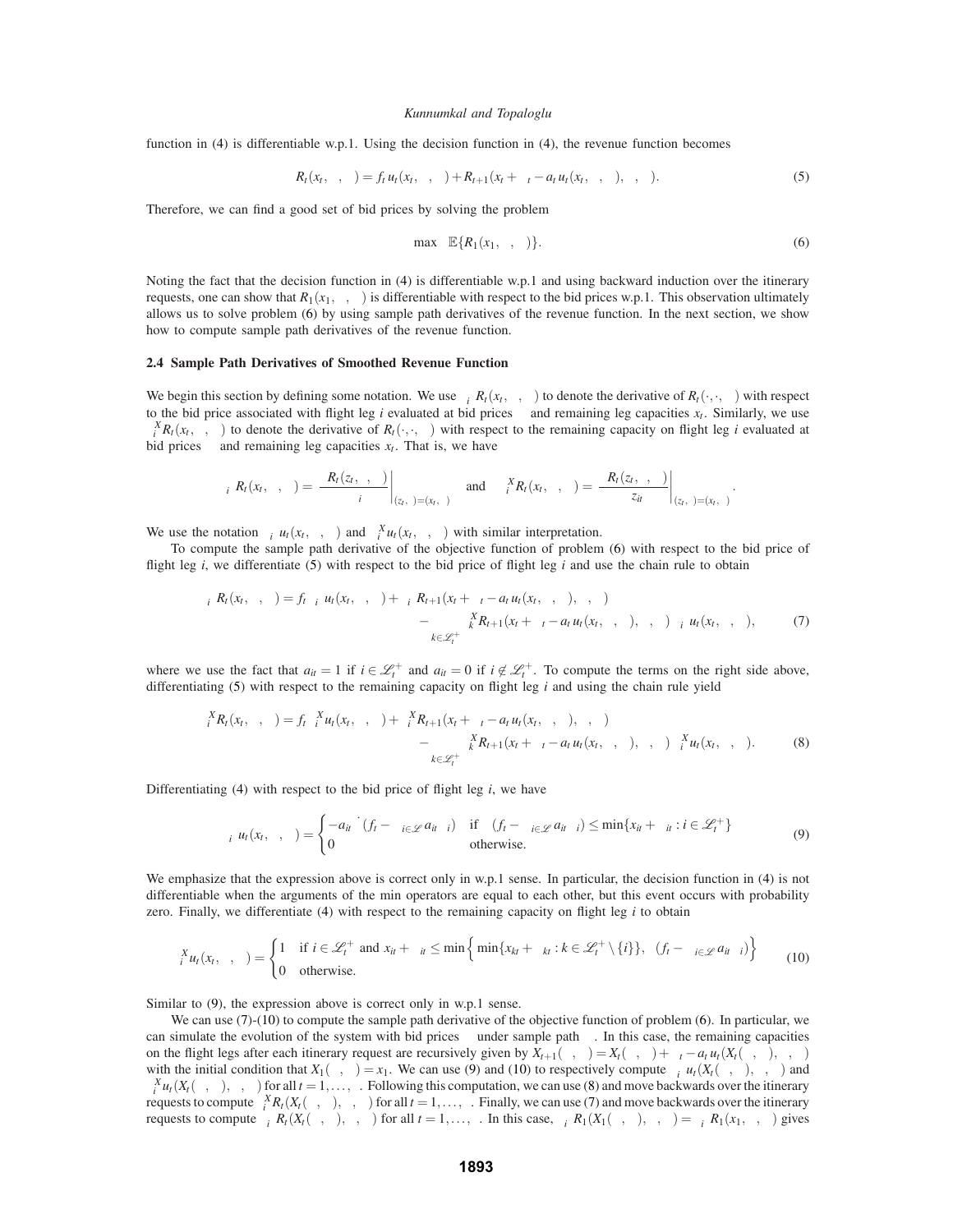the sample path derivative of the objective function of problem (6) with respect to the bid price of flight leg *i*. In the next section, we give an algorithm that uses this sample path derivative to solve problem (6).

## **2.5 Stochastic Approximation Algorithm**

The following algorithm can be used to solve problem (6) by using sample path derivatives of the objective function of this problem.

- 1. Choose the initial bid prices  $\lambda^1 = \{\lambda_i^1 : i \in \mathcal{L}\}\$ arbitrarily. Initialize the iteration counter *n* to 1.
- 2. Generate a sample path  $\omega^n$  at iteration *n*. Compute  $\partial_i^{\Lambda} R_1(x_1, \lambda^n, \omega^n)$  for all  $i \in \mathcal{L}$  by using (7)-(10).
- 3. Letting  $\sigma^n$  be the step size at iteration *n*, update the bid prices as  $\lambda_i^{n+1} = \lambda_i^n + \sigma^n \partial_i^{\Lambda} R_1(x_1, \lambda^n, \omega^n)$  for all  $i \in \mathcal{L}$ .
- 4. Increase *n* by one and go to Step 2.

The algorithm above is a standard stochastic approximation algorithm driven by the sample path derivatives  $\{\partial_i^{\Lambda}R_1(x_1,\lambda^n,\omega^n): i \in \mathcal{L}\}\$ at iteration *n*. We let  $\mathcal{F}^n = (\lambda^1,\omega^1,\ldots,\omega^{n-1})$  be the history of the algorithm up to iteration *n*. We assume that the distribution of  $\omega^n$  conditional on  $\mathcal{F}^n$  is the same as the distribution of  $\omega$ . We have the following convergence result for the algorithm above.

**Proposition 1.** Assume that the sequence of bid prices  $\{\lambda^n\}_n$  are generated by the algorithm above and the sequence *of step sizes satisfy*  $\sigma^n \geq 0$  *for all*  $n = 1, 2, \ldots$ ,  $\sum_{n=1}^{\infty} \sigma^n = \infty$  and  $\sum_{n=1}^{\infty} [\sigma^n]^2 < \infty$ . In this case, every limit point  $\lambda^*$  of *the sequence*  $\{\lambda^n\}_n$  *is a stationary point of the objective function of problem* (6) *satisfying*  $\mathbb{E}\{\partial_i^{\Lambda}R_1(x_1,\lambda^*,\omega)\}=0$ *for all*  $i \in \mathcal{L}$ *.* 

The convergence result in Proposition 1 provides theoretical support for the algorithm above. We emphasize that the objective function of problem (6) is not necessarily concave and the stationary point mentioned in Proposition 1 can be a local maximum, a local minimum or an inflection point. Nevertheless, our computational results indicate that the bid prices obtained by the algorithm above perform remarkably well.

# **3 NETWORK REVENUE MANGEMENT WITH OVERBOOKING**

The ideas in Section 2 can be extended to the case where overbooking is possible. Similar to Section 2, we consider a setting where the itinerary requests arrive randomly over time and we need to decide whether to accept or reject each itinerary request. However, only a portion of the accepted itinerary requests show up at the departure time. If we cannot accommodate all of the accepted itinerary requests that show up at the departure time, then we incur a penalty cost for denied boarding. Our objective is to find a policy to accept or reject the itinerary requests on the flight legs so as to maximize the total expected profit. In this setting, the total expected profit is the difference between the total expected revenue from the accepted itinerary requests and the total expected cost of denied boarding.

We describe the main points in which our notation deviates from the one in Section 2.1. We work with the stochastic process  $\omega = \{J_t : t = 1, \ldots, \tau\}$  with the interpretation that itinerary request *t* is for itinerary  $J_t$ . The policy characterized by bid prices  $\lambda$  accepts a request for itinerary *j* only if the revenue from the itinerary request exceeds the sum of the bid prices associated with the flight legs that are in the requested itinerary. Since only a portion of the accepted itinerary requests show up at the departure time, if overbooking is allowed, then the accepted itinerary requests can exceed the capacities on the flight legs . Thus, we do not need to adhere to the capacity limitations when accepting or rejecting the itinerary requests. In this case, the decision function for the policy characterized by bid prices  $λ$  becomes  $\tilde{u}_t(\lambda, \omega) = \mathbf{1}(f_{J_t} \geq \sum_{i \in \mathscr{L}} \tilde{a}_{i,J_t} \lambda_i)$ . Similar to the decision function in (1), the indicator function in the last expression is not convenient to work with as it introduces a source of nondifferentiability. Therefore, we assume that we can accept a fraction of an itinerary request depending on how much the revenue from the itinerary request exceeds the sum of the bid prices associated with the flight legs that are in the requested itinerary. This reasoning yields the decision function

$$
u_t(\lambda,\omega)=\theta(\tilde{f}_{J_t}-\sum_{i\in\mathscr{L}}\tilde{a}_{i,J_t}\lambda_i),
$$

where  $\theta(\cdot)$  satisfies the same conditions stated in Section 2.3. To capture the state of the system, we let  $z_{it}$  be the total number of accepted requests for itinerary  $j$  just before making the decision for itinerary request  $t$  and use  $z_t = \{z_{it} : j \in \mathcal{J}\}\)$  to denote the vector of accepted itinerary requests. In this case we can accumulate the total profit obtained from the itinerary requests  $t, \ldots, \tau$  by using the revenue function recursively defined by

$$
R_t(z_t,\lambda,\omega)=\tilde{f}_{J_t}u_t(\lambda,\omega)+R_{t+1}(z_t+e_{J_t}u_t(\lambda,\omega),\lambda,\omega),
$$

where  $e_j$  is the  $|\mathscr{J}|$ -dimensional unit vector with a one in the element corresponding to  $j \in \mathscr{J}$ . The boundary condition of the recursive expression above is  $R_{\tau+1}(z_{\tau+1},\lambda,\omega) = -F(z_{\tau+1})$ , where  $F(z_{\tau+1})$  is the total expected penalty cost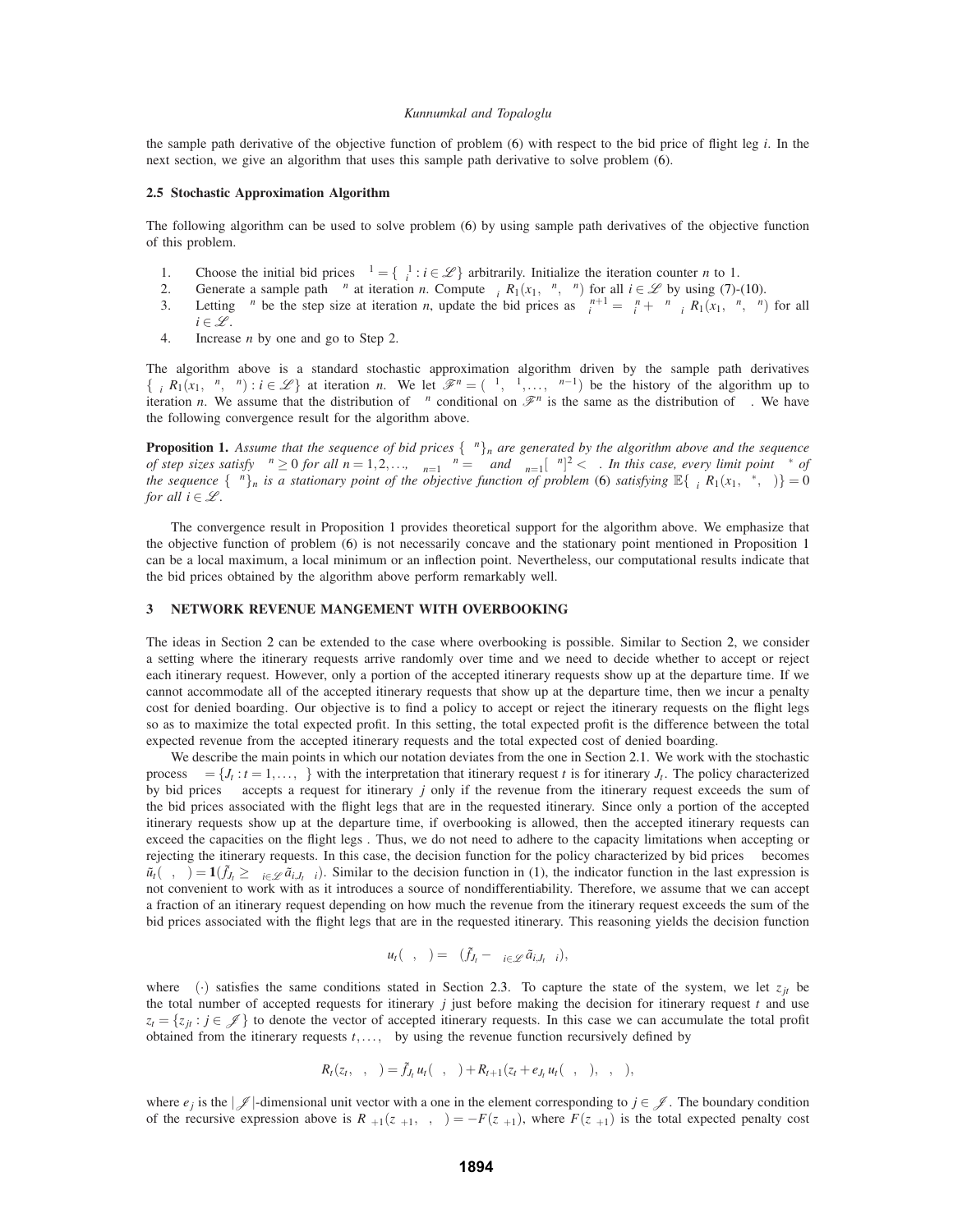incurred at the departure time given that we arrive at the departure time with  $z_{\tau+1}$  accepted itinerary requests. We leave the form of  $F(\cdot)$  unspecified since different airlines decide how to deny boarding in different ways, but it is worthwhile to emphasize that  $F(\cdot)$  depends on the capacities on the flight legs, the compensation amounts paid to denied boardings and the probability that an accepted itinerary request shows up at the departure time. We only assume that  $F(z_{\tau+1})$ and each component of its gradient are Lipschitz continuous. Depending on the exact expression for  $F(\cdot)$ , satisfying the Lipschitz continuity assumption may require adding random perturbations to  $z_{\tau+1}$  similar to the ones in Section 2.3. Kunnumkal and Topaloglu (2009) give some reasonable expressions for  $F(\cdot)$ . By using an approach that closely follows the one in Section 2.4, it is possible to derive recursive expressions to compute sample path derivatives of  $R_1(x_1,\lambda,\omega)$ . This allows us to construct a stochastic approximation algorithm similar to the one in Section 2.5 that finds a good set of bid prices. One can establish a convergence result similar to the one in Proposition 1 for this stochastic approximation algorithm.

# **4 COMPUTATIONAL EXPERIMENTS**

In this section, we provide computational experiments that test the quality of the bid prices obtained by the algorithm in Section 2.5.

### **4.1 Computational Setup**

In our computational experiments, we focus on an airline network composed of one hub location serving six spoke locations. There is a flight from the hub location to each spoke location and a flight from each spoke location to the hub location. Therefore, there are 12 flight legs in the airline network. There is a high fare and a low fare itinerary associated with each origin destination pair in the airline network. Since there are seven locations, we have  $7 \times 6 \times 2 = 84$ itineraries. We denote the fare difference between high fare and low fare itineraries by  $\kappa$ . In other words, high fare itineraries are  $\kappa$  times more expensive than low fare itineraries. We use  $\gamma$  to denote the ratio between the total expected number of seats consumed by all itinerary requests and the total number of seats available on the flight legs. Therefore, the parameter  $\gamma$  is an indicator of how tightly constrained the capacities on the flight legs are when compared with the total expected demand.

We use the deterministic linear program that we mention in Section 1 as a benchmark strategy in our computational experiments. This benchmark strategy assumes that the requests for all itineraries take on their expected values and formulates the booking control problem as a deterministic linear program. Noting the definition of  $J_t$  in Section 2.1, the total expected demand for itinerary *j* is given by  $\sum_{t=1}^{\tau} \mathbb{E}\{1(j = J_t)\}\)$ . Using the decision variable  $w_j$  to denote the number of requests for itinerary *j* that we plan to accept, we can solve the linear program

$$
\max \sum_{j \in \mathcal{J}} \tilde{f}_j w_j
$$
\n
$$
\text{subject to } \sum_{j \in \mathcal{J}} \tilde{a}_{ij} w_j \le x_{i1} \quad i \in \mathcal{L}
$$
\n
$$
0 \le w_j \le \sum_{t=1}^{\tau} \mathbb{E}\{\mathbf{1}(j = J_t)\} \quad j \in \mathcal{J}
$$

to estimate the total expected revenue. The first set of constraints ensure that the itinerary requests that we plan to accept do not violate the leg capacities, whereas the second set of constraints ensure that the itinerary requests that we plan to accept do not exceed the expected numbers of itinerary requests. In this case, letting  $\{u_i : i \in \mathcal{L}\}\$  be the optimal values of the dual variables associated with the first set of constraints,  $\mu_i$  captures the opportunity cost of a seat on flight leg *i*. Therefore, we can use  $\mu_i$  as the bid price associated with flight leg *i*. Throughout this section, we refer to this benchmark strategy as DLP, standing for deterministic linear program. We refer to the stochastic approximation algorithm in Section 2.5 as SA. Unless otherwise stated, we terminate this algorithm after 10,000 iterations and use the step size  $\sigma^n = 20/(40+n)$  at iteration *n*.

## **4.2 Computational Results**

In Table 1, we compare the performances of SA and DLP. The columns of this table correspond to different test problems indexed by  $(\kappa, \gamma)$ , where  $\kappa$  and  $\gamma$  are as described in Section 4.1. The second and third rows respectively show the total expected revenues obtained by SA and DLP. We estimate these total expected revenues by simulating the decision trajectories for SA and DLP for multiple sample paths. We use common random numbers when simulating the decision trajectories for the two benchmark strategies. The fourth row shows the percent gap between the total expected revenues obtained by SA and DLP. Overall, the results indicate that SA can improve on the performance of DLP with significant margins.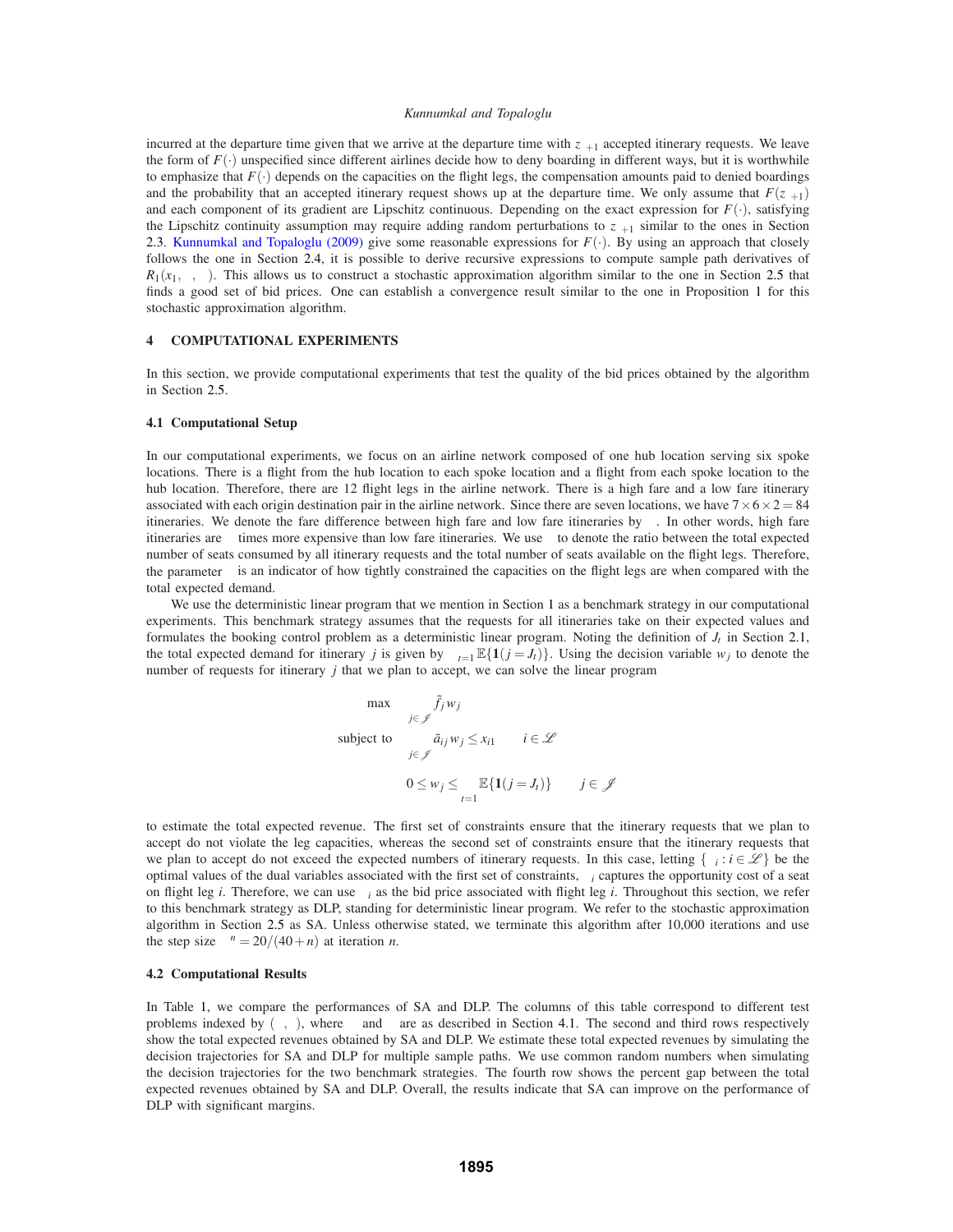| <b>Benchmark</b> | Test problem $(\kappa, \gamma)$ |          |          |           |  |
|------------------|---------------------------------|----------|----------|-----------|--|
| Strategy         | (1.2, 4)                        | (1.2, 8) | (1.6, 4) | (1.6, 8)  |  |
| <b>SA</b>        | 22,773                          | 36,758   | 19.746   | 33.579    |  |
| DLP              | 21.208                          | 33,269   | 17.771   | 28.628    |  |
| Perc. Gap        | 6.87%                           | 9.49%    | 10.00%   | $14.74\%$ |  |

Table 1: Performances of SA and DLP.

One of the concerns in using stochastic approximation algorithms is that their performance can be dependent on the choice of the step size. Our experience has been that while some tuning of the step size is necessary, once we get in a close neighborhood of a reasonable step size rule, fluctuations around this step size rule do not create a big problem. In all of our computational experiments, we use a step size of the form  $\sigma^n = a/(b+n)$  at iteration *n*. We obtain the computational results in Table 1 by using  $a = 20$  and  $b = 40$ . In Table 2, we show the performance of SA with different choices for  $(a, b)$ . The columns of this table correspond to different test problems indexed in the same fashion as in Table 1. Each row shows the total expected revenues obtained by SA by using a particular choice of  $(a,b)$ . Noting that  $20/(40+1) \approx 200/(400+1) \approx 2000/(4000+1) \approx 0.5$ , the step sizes at the first iteration when  $(a,b) \in \{(20,40), (200,400), (2000,4000)\}$  are roughly the same. However, we have  $100 \times [20/(40+10000)] \approx 10 \times [200/(400+10000)] \approx 2000/(4000+10000)$  and the step sizes at the final iteration differ roughly by a factor of ten. Similar observations apply to the case where  $(a,b) \in \{(80,40), (800,400), (8000,4000)\}.$ Overall, the results in Table 2 indicate that the performance of SA remains relatively stable for different values of  $(a, b)$ . Furthermore, a step size rule that appears to perform reasonably well for one test problem continues to perform well for other test problems as well.

Table 2: Performance of SA with different step sizes.

|              | Test problem $(\kappa, \gamma)$ |          |          |          |  |
|--------------|---------------------------------|----------|----------|----------|--|
| (a,b)        | (1.2, 4)                        | (1.2, 8) | (1.6, 4) | (1.6, 8) |  |
| (20, 40)     | 22,773                          | 36,758   | 19,746   | 33,579   |  |
| (200, 400)   | 22,715                          | 37,043   | 19,680   | 33,874   |  |
| (2000, 4000) | 22,576                          | 37,115   | 19,663   | 34,404   |  |
| (80, 40)     | 22,792                          | 36,571   | 19,753   | 33,225   |  |
| (800, 400)   | 22,719                          | 37,141   | 19,728   | 33,710   |  |
| (8000, 4000) | 22,689                          | 36,712   | 19,726   | 33,711   |  |

## **5 CONCLUSIONS**

In this paper, we developed a stochastic approximation algorithm to make booking control decisions over an airline network. Our computational results indicated that our stochastic approximation algorithm can provide significant improvements over a benchmark strategy that ignores the randomness in demand altogether. The demand model that we use in this paper assumes that each customer arrives into the system with the intention of purchasing a fixed itinerary. The only decision is to whether accept or reject this itinerary request. An important avenue for further investigation is to see whether it is possible to develop stochastic approximation algorithms for the case where the customers do not arrive into the system with the intention of purchasing a fixed itinerary, but they observe the set of itineraries available for purchase and make a choice among them. Models and algorithms that capture the customer choice process are crucial to improve the practical applicability of network revenue management tools.

### **REFERENCES**

Adelman, D. 2007. Dynamic bid-prices in revenue management. *Operations Research* 55 (4): 647–661.

- Bertsimas, D., and I. Popescu. 2003. Revenue management in a dynamic network environment. *Transportation Science* 37:257–277.
- Chaneton, J., and G. Vulcano. 2009. Computing bid-prices for revenue management under customer choice behavior. Technical report, New York University, Stern School of Business.
- Kunnumkal, S., and H. Topaloglu. 2009. A stochastic approximation algorithm to compute bid prices for joint capacity allocation and overbooking over an airline network. Technical report, Cornell University, School of Operations Research and Information Engineering.